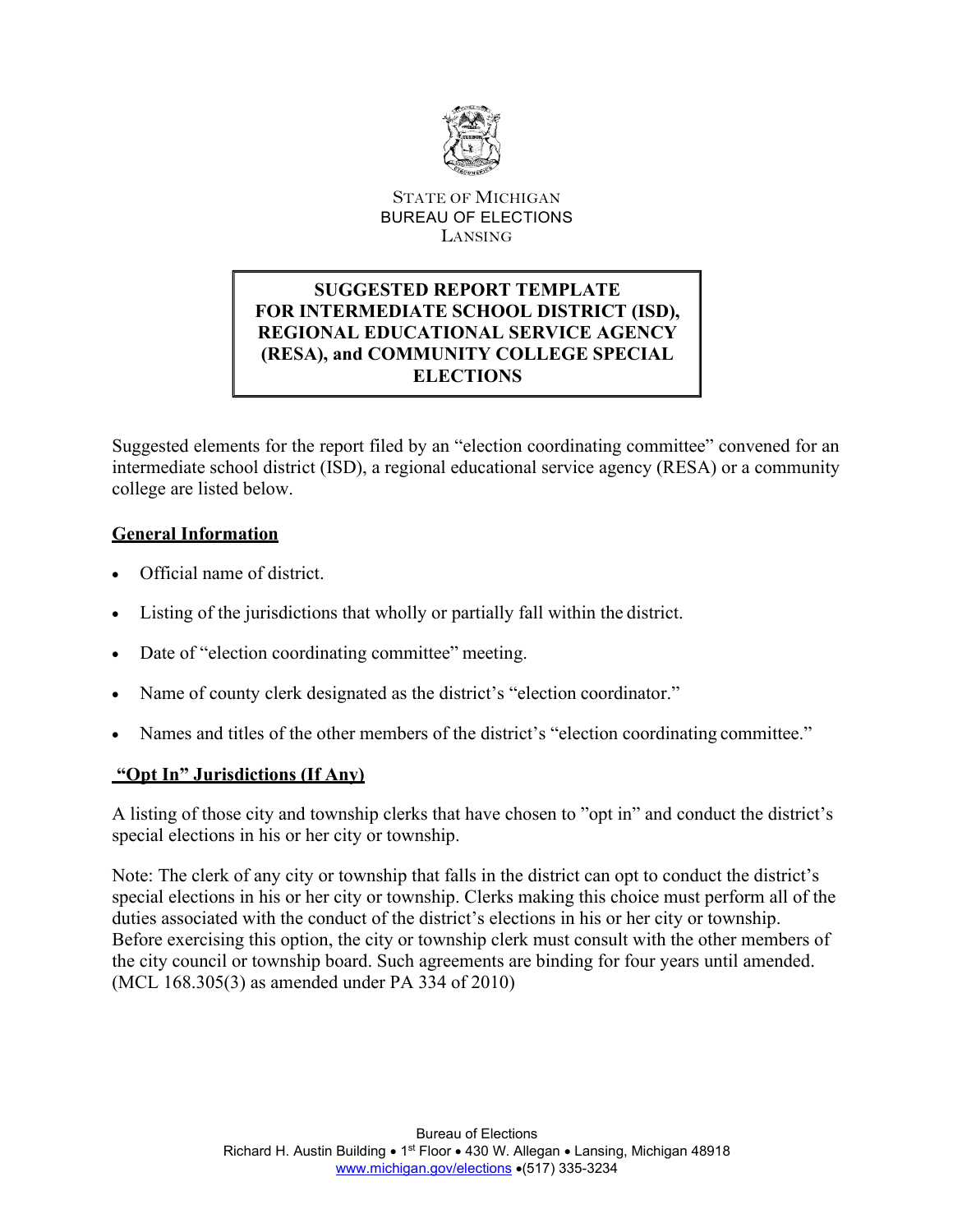If a city or township clerk serving on the "election coordinating committee" opts to conduct the district's special elections in his or her city or township, the report should include a listing of the tasks which the clerk will perform whenever school district elections are held. Examples:

- Conduct district's special elections.
- Provide voting equipment for the district's special elections.
- Arrange for the programming/coding and testing of voting equipment.
- Publish notice of the "public accuracy test."
- Publish "Notices of Close of Registration" and "Notices of Election."
- Handle the distribution, receipt and processing of absentee ballot applications.
- Handle the issuance of absentee ballots and the return of voted absentee ballots.
- Establish precinct boundaries through the local election commission. (If different precinct boundaries for the conduct of the district's special elections are desired.)
- Designate polling places through the city council or township board. (If different polling places are needed for the conduct of the district's elections.)
- Appoint election inspectors through the local election commission.
- Handle the setup of polling places on election day.
- Store voted ballots after the special election.
- Prepare and present reimbursement requests to district.

#### **Election Duties**

A statement which specifies who will handle the election duties listed below for those portions of the district which do not fall within a city or township that has opted to conduct the district's special elections.

Note: Duties marked with an asterisk (\*) must be performed by the county clerk serving as the district's "election coordinator" unless delegated to a city or township clerk under an agreement reached with the city or township clerk. The law does not extend the district's "election coordinator" the authority to delegate duties associated with the conduct of the district's elections to the school board secretary or school district personnel.

Receive special election resolutions and ballot proposal language adopted by the district's board.\* (Task must be performed by a single official in the district.)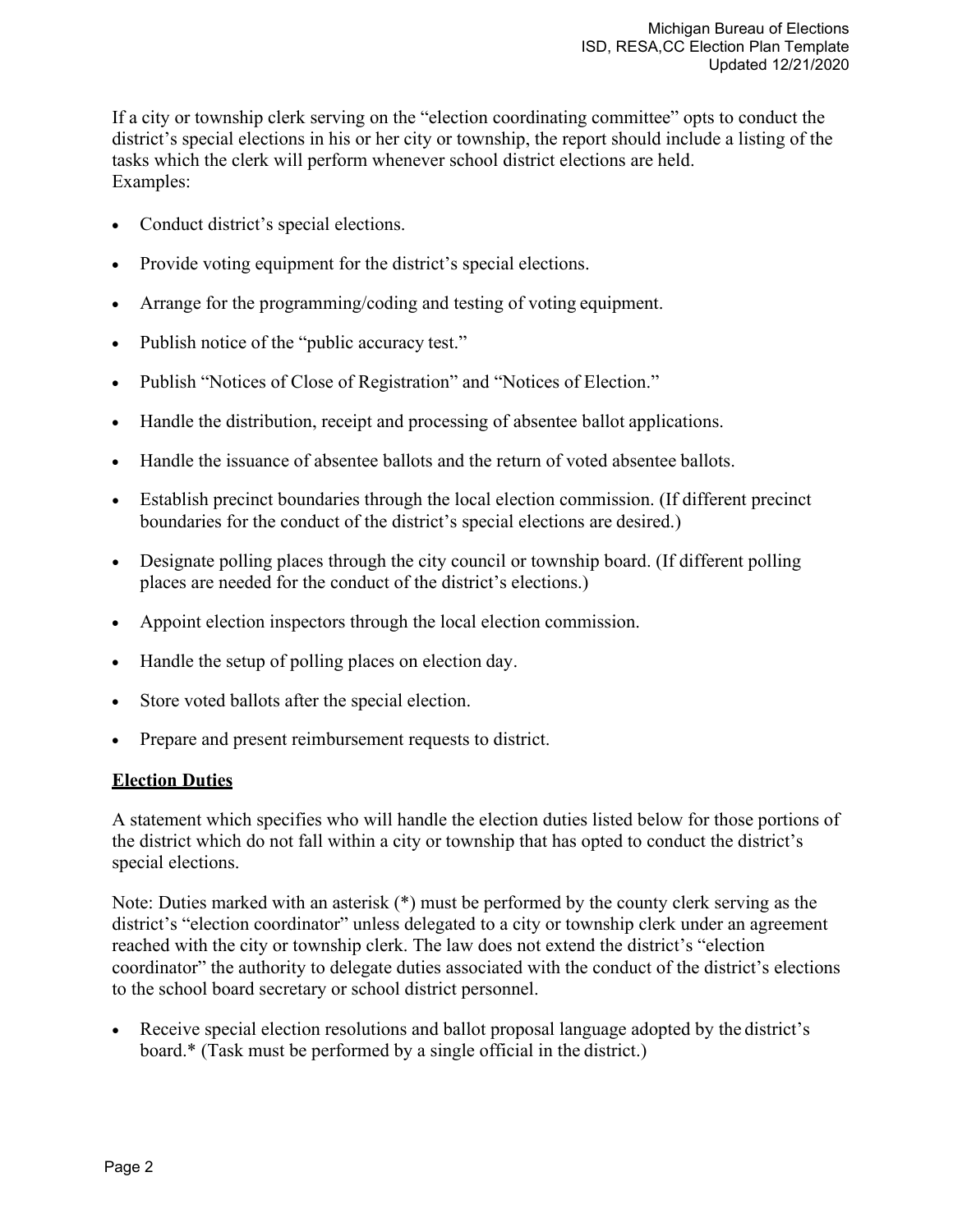- Communicate receipt of special election resolutions and ballot proposal language to outlying non-coordinating county clerks for the purpose of ballot productions and tabulator programming. \*
- Handle the distribution, receipt and processing of absentee ballot applications. (The county clerk serving as the district's "election coordinator" may direct the city and township clerks in the district to handle this task.)
- Handle the issuance of absentee ballots and the return of the voted absentee ballots.\*
- Order necessary precinct supply kits.\*
- Provide voting equipment for the conduct of the district's special elections. (The county clerk serving as the district's "election coordinator" may direct the city and townshipclerks in the district to meet this need.)
- Handle ballot printing and proofing.\*
- Arrange for programming/coding and testing of voting equipment.\*
- Request ballot proof from outlying county, city, township responsible for conducting special election if the district's "election coordinator" does not facilitate ballot production and programming of voting equipment.\*
- Publish notice of the "public accuracy test."
- Publish "Notices of Close of Registration" and "Notices of Election."\*
- Handle Qualified Voter File (QVF) related responsibilities (setting up election, production of precinct lists, updating voter history).\*
- Appoint election inspectors for the district's special elections. (This task must be handled by the county election commission established in the "election coordinator's" county. The county clerk serving as the district's "election coordinator" may direct the city and township clerks in the district to "provide the list of election inspectors for that city or township." As an alternative, the task may be delegated to a local election commission with the agreement of the county election commission members and the local election commission members.)
- Handle the setup of polling places on election day.\*
- Handle election day issues and "troubleshooting."\*
- Transmit election results to Board of Canvassers for the canvass and certification of the election.\*
- Store voted ballots after the election.
- Prepare and present reimbursement requests to school district.\*